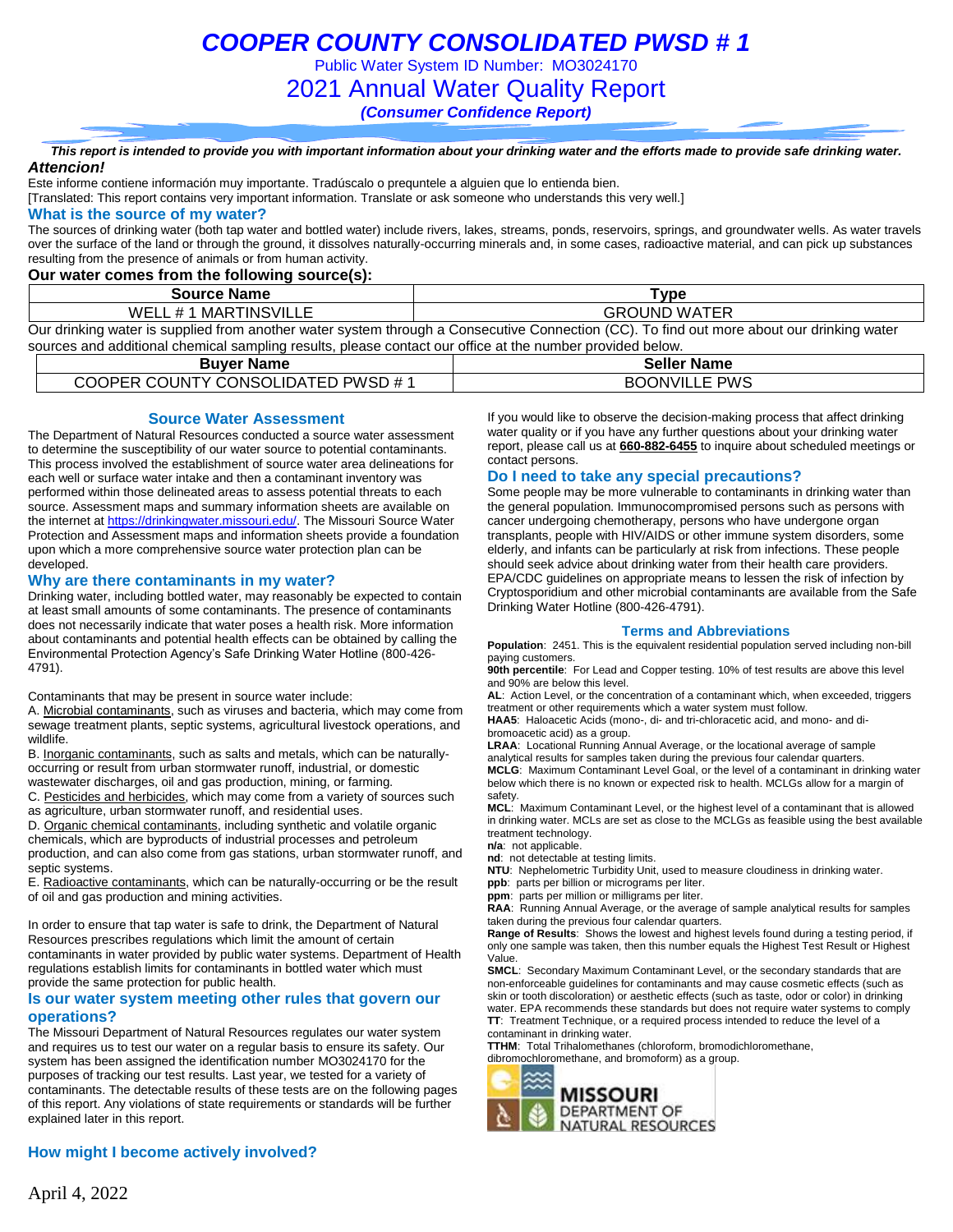Public Water System ID Number: MO3024170

2021 Annual Water Quality Report

*(Consumer Confidence Report)*

# *Contaminants Report*

COOPER COUNTY CONSOLIDATED PWSD # 1 will provide a printed hard copy of the CCR upon request. To request a copy of this report to be mailed, please call us at **660-882-6455***.* The CCR can also be found on the internet at www.dnr.mo.gov/ccr/MO3024170.pdf.

*The state has reduced monitoring requirements for certain contaminants to less often than once per year because the concentrations of these contaminants are not expected to vary significantly from year to year. Records with a sample year more than one year old are still considered representative. No data older than 5 years need be included. If more than one sample is collected during the monitoring period, the Range of Sampled Results will show the lowest and highest tested results. The Highest Test Result, Highest LRAA, or Highest Value must be below the maximum contaminant level (MCL) or the contaminant has exceeded the level of health based standards and a violation is issued to the water system.* 

## *Regulated Contaminants*

| <b>Requlated</b><br><b>Contaminants</b> | <b>Collection</b><br><b>Date</b> | <b>Highest</b><br>Test<br><b>Result</b> | Range of<br><b>Sampled</b><br><b>Result(s)</b><br>$(low - high)$ | <b>Unit</b> | <b>MCL</b> | <b>MCLG</b> | <b>Typical Source</b>                                                                          |
|-----------------------------------------|----------------------------------|-----------------------------------------|------------------------------------------------------------------|-------------|------------|-------------|------------------------------------------------------------------------------------------------|
| <b>BARIUM</b>                           | 4/22/2021                        | 0.0616                                  | $0.0417 - 0.0616$                                                | ppm         |            |             | Discharge of drilling wastes; Discharge from metal refineries;<br>Erosion of natural deposits  |
| <b>FLUORIDE</b>                         | 2/11/2021                        | 0.78                                    | $0.43 - 0.78$                                                    | ppm         |            |             | Natural deposits; Water additive which promotes strong teeth                                   |
| NITRATE-<br><b>NITRITE</b>              | 4/22/2021                        | 0.022                                   | $0 - 0.022$                                                      | ppm         | 10         | 10          | Runoff from fertilizer use; Leaching from septic tanks, sewage;<br>Erosion of natural deposits |

| <b>Disinfection</b><br><b>Byproducts</b> | <b>Sample Point</b> | <b>Monitoring</b><br><b>Period</b> | <b>Highest</b><br>LRAA | <b>Range of Sampled</b><br><b>Result(s)</b><br>$(low - high)$ | Unit | <b>MCL</b> | <b>MCLG</b> | <b>Typical Source</b>                    |
|------------------------------------------|---------------------|------------------------------------|------------------------|---------------------------------------------------------------|------|------------|-------------|------------------------------------------|
| (HAA5)                                   | DBPDUAL-02          | 2021                               | 39                     | $26.2 - 32.3$                                                 | ppb  | 60         |             | Byproduct of drinking water disinfection |
| (HAA5)                                   | DBPDUAL-03          | 2021                               |                        | $0 - 3.45$                                                    | ppb  | 60         |             | Byproduct of drinking water disinfection |
| TTHM                                     | DBPDUAL-02          | 2021                               | 67                     | $45.4 - 69.3$                                                 | ppb  | 80         |             | Byproduct of drinking water disinfection |
| TTHM                                     | DBPDUAL-03          | 2021                               |                        | $0 - 1.17$                                                    | ppb  | 80         |             | Byproduct of drinking water disinfection |

| Lead and<br>Copper | <b>Date</b> | 90th Percentile: 90%<br>of your water utility<br>levels were less than | <b>Range of Sampled</b><br><b>Results</b><br>(low – hiah) | Unit | <b>AL</b> | <b>Sites</b><br><b>Over AL</b> | <b>Typical Source</b>                   |
|--------------------|-------------|------------------------------------------------------------------------|-----------------------------------------------------------|------|-----------|--------------------------------|-----------------------------------------|
| COPPER             | 2019 - 2021 | 0.106                                                                  | $0.0146 - 0.165$                                          | ppm  | 1.3       |                                | Corrosion of household plumbing systems |
| ∟EAD               | 2019 - 2021 | .83                                                                    | $0 - 3.23$                                                | ppb  | 15        |                                | Corrosion of household plumbing systems |

| <b>Radionuclides</b>                 | <b>Collection</b><br><b>Date</b> | <b>Highest</b><br><b>Value</b> | Range of<br><b>Sampled</b><br><b>Result(s)</b> | Unit  | <b>MCL</b> | <b>MCLG</b> | <b>Typical Source</b>       |
|--------------------------------------|----------------------------------|--------------------------------|------------------------------------------------|-------|------------|-------------|-----------------------------|
| COMBINED RADIUM (-226 & -228)        | 9/19/2017                        |                                |                                                | pCi/l |            |             | Erosion of natural deposits |
| <b>GROSS ALPHA PARTICLE ACTIVITY</b> | 9/19/2017                        | 4.6                            | 4.6                                            | pCi/l |            |             | Erosion of natural deposits |
| RADIUM-226                           | 9/19/2017                        |                                |                                                | pCi/l |            |             |                             |

# *Violations and Health Effects Information*

| During the 2021<br>calendar vear.<br>, we had the below noted violation(s).<br>f drinking water regulations.<br>∩t<br>- 91 |         |      |  |  |  |  |  |  |  |
|----------------------------------------------------------------------------------------------------------------------------|---------|------|--|--|--|--|--|--|--|
| <b>Compliance Period</b>                                                                                                   | Analyte | `VD€ |  |  |  |  |  |  |  |
| Violations Occurred in the Calendar Year of 2021<br>N <sub>IO</sub><br>טאו                                                 |         |      |  |  |  |  |  |  |  |

Additional Required Health Effects Language:

Certain minerals are radioactive and may emit a form of radiation known as alpha radiation. Some people who drink water containing alpha emitters in excess of the MCL over many years may have an increased risk of getting cancer.

### **Special Lead and Copper Notice:**

If present, elevated levels of lead can cause serious health problems, especially for pregnant women and young children. Lead in drinking water is primarily from materials and components associated with service lines and home plumbing. COOPER COUNTY CONSOLIDATED PWSD # 1 is responsible for providing high quality drinking water, but cannot control the variety of materials used in plumbing components. When your water has been sitting for several hours, you can minimize the potential for lead exposure by flushing your tap for 30 seconds to 2 minutes before using water for drinking or cooking. If you are concerned about lead in your water, you may wish to have your water tested. Information on lead in drinking water, testing methods, and steps you can take to minimize exposure is available from the Safe Drinking Water Hotline (800-426-4791) or at [http://water.epa.gov/drink/info/lead/index.cfm.](http://water.epa.gov/drink/info/lead/index.cfm)

All contaminant sample results from past and present compliance monitoring are available online at the Missouri DNR Drinking Water Watch website at [www.dnr.mo.gov/DWW/.](http://www.dnr.mo.gov/DWW/) To see the Lead and Copper results, enter your water system's name in the box titled Water System Name, then select Find Water Systems at the bottom of the page. On the next screen, click on the Water System Number. At the top of the next page, under the Help column, click on Other Chemical Results by Analyte. Scroll down to Lead and click the blue Analyte Code (1030). A Sample Collection Date range may need to be entered. The Lead and Copper locations will be displayed under the heading Sample Comments. Scroll to find your location and click on the Sample No. for results. If you assisted the water system in taking a Lead and Copper sample but cannot find your location on the list, please contact COOPER COUNTY CONSOLIDATED PWSD # 1 for your results.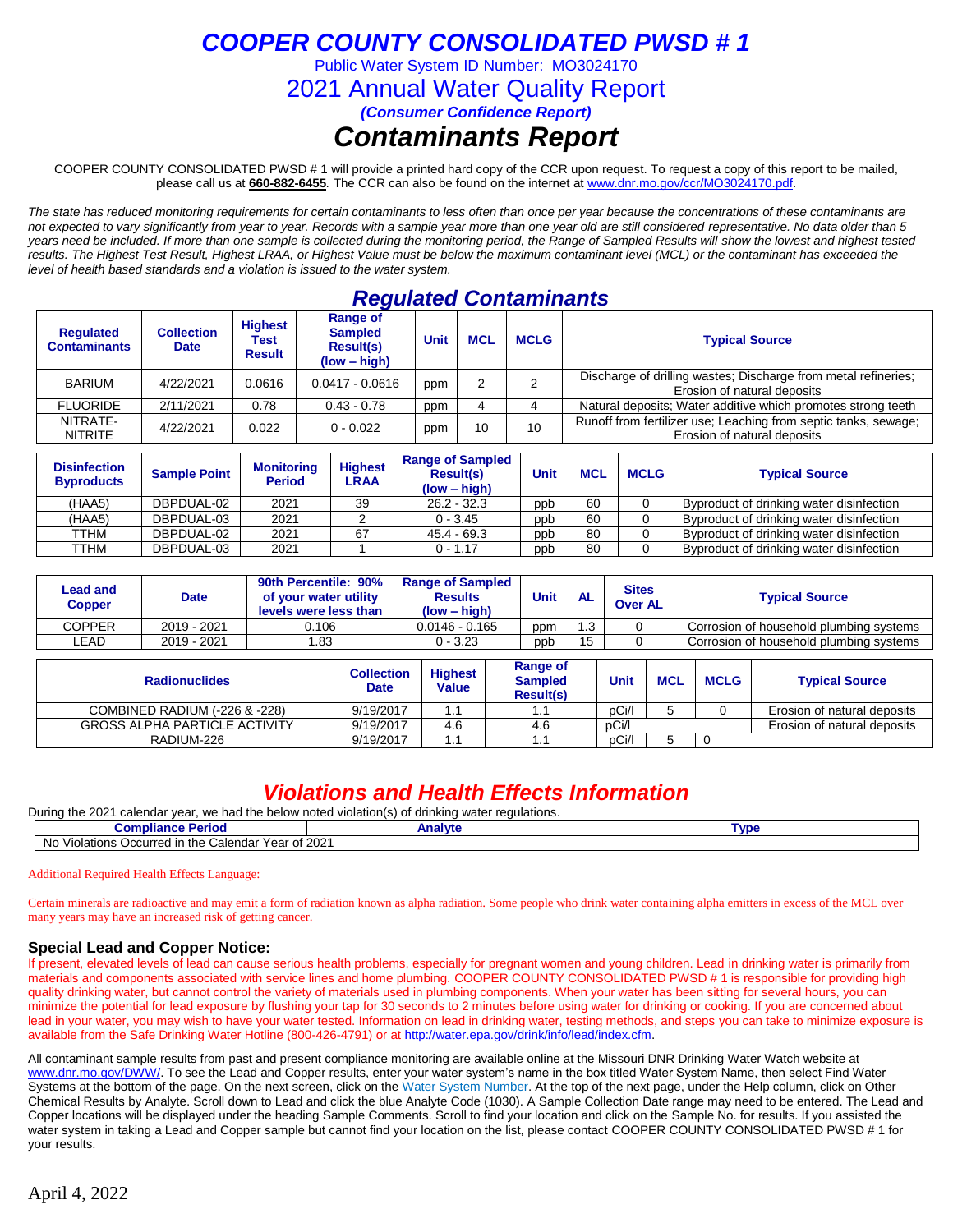Public Water System ID Number: MO3024170

## 2021 Annual Water Quality Report

*(Consumer Confidence Report)*

## *Reseller Contaminants*

| <b>Requlated</b><br><b>Contaminants</b> | <b>Collection</b><br><b>Date</b> | <b>Water System</b>  | <b>Highest</b><br><b>Sample</b><br><b>Result</b> | <b>Range of</b><br><b>Sampled</b><br><b>Result(s)</b><br>$(low - high)$ | <b>Unit</b> | <b>MCL</b> | <b>MCLG</b>     | <b>Typical Source</b>                                                                                |
|-----------------------------------------|----------------------------------|----------------------|--------------------------------------------------|-------------------------------------------------------------------------|-------------|------------|-----------------|------------------------------------------------------------------------------------------------------|
| ARSENIC                                 | 1/14/2021                        | <b>BOONVILLE PWS</b> | I.34                                             | 1.34                                                                    | ppb         | 10         | 0               | Erosion of natural deposits                                                                          |
| <b>ATRAZINE</b>                         | 5/26/2021                        | <b>BOONVILLE PWS</b> | 2.01                                             | $0 - 2.01$                                                              | ppb         | 3          | 3               | Runoff from herbicide used on<br>row crops                                                           |
| <b>BARIUM</b>                           | 1/14/2021                        | <b>BOONVILLE PWS</b> | 0.0712                                           | 0.0712                                                                  | ppm         | 2          | $\overline{2}$  | Discharge of drilling wastes;<br>Discharge from metal refineries;<br>Erosion of natural deposits     |
| <b>FLUORIDE</b>                         | 1/14/2021                        | <b>BOONVILLE PWS</b> | 0.75                                             | 0.75                                                                    | ppm         | 4          | 4               | Natural deposits; Water additive<br>which promotes strong teeth                                      |
| NITRATE-NITRITE                         | 1/14/2021                        | <b>BOONVILLE PWS</b> | .539                                             | 1.539                                                                   | ppm         | 10         | 10 <sup>1</sup> | Runoff from fertilizer use:<br>Leaching from septic tanks,<br>sewage; Erosion of natural<br>deposits |

| <b>Disinfection</b><br><b>Byproducts</b> | <b>Monitoring</b><br><b>Period</b> | <b>Water System</b>  | <b>Highest</b><br><b>LRAA</b> | Range of<br><b>Sampled</b><br><b>Result(s)</b><br>$(low - high)$ | <b>Unit</b> | <b>MCL</b> | <b>MCLG</b> | <b>Typical Source</b>                       |
|------------------------------------------|------------------------------------|----------------------|-------------------------------|------------------------------------------------------------------|-------------|------------|-------------|---------------------------------------------|
| (HAA5)                                   | 2021                               | <b>BOONVILLE PWS</b> | -37                           | $11.1 - 48.2$                                                    | ppb         | 60         |             | Byproduct of drinking water<br>disinfection |
| TTHM                                     | 2021                               | <b>BOONVILLE PWS</b> | 62                            | $43.8 - 70.3$                                                    | ppb         | 80         |             | Byproduct of drinking water<br>disinfection |

## *Reseller Violations and Health Effects Information*

| Durina<br>the 2021 u<br>) that we<br>water system(s).<br>⊥the<br>calendar vear.<br>requiations.<br><b>bod</b><br>e purchase water from h<br>the<br>e below noted violation(s) (<br>, drinking water<br>$\sim$<br>$'$ lidu<br>v |                |  |  |  |  |  |  |  |  |  |
|--------------------------------------------------------------------------------------------------------------------------------------------------------------------------------------------------------------------------------|----------------|--|--|--|--|--|--|--|--|--|
| Water<br>Period<br><b>System</b><br><b>Analyte</b><br><b>Tvpe</b><br><b>Compliance</b><br>شcateαor                                                                                                                             |                |  |  |  |  |  |  |  |  |  |
| ı the<br>. Calendar<br>N0<br>Violations Occurred in                                                                                                                                                                            | r Year of 2021 |  |  |  |  |  |  |  |  |  |

**There are no additional required health effects notices.**

# *Optional Monitoring (not required by EPA)*

*Optional Contaminants*

| Monitoring is not required for optional contaminants. |                                  |                                                           |                                                   |             |             |
|-------------------------------------------------------|----------------------------------|-----------------------------------------------------------|---------------------------------------------------|-------------|-------------|
| <b>Secondary Contaminants</b>                         | <b>Collection</b><br><b>Date</b> | <b>Your Water System</b><br><b>Highest Sampled Result</b> | <b>Range of Sampled</b><br>Result(s) (low - high) | <b>Unit</b> | <b>SMCL</b> |
| ALKALINITY, CACO3 STABILITY                           | 4/22/2021                        | 325                                                       | 278 - 325                                         | MG/L        |             |
| <b>CALCIUM</b>                                        | 4/22/2021                        | 82.5                                                      | $62.8 - 82.5$                                     | MG/L        |             |
| <b>CHLORIDE</b>                                       | 4/22/2021                        | 15.8                                                      | $9.61 - 15.8$                                     | MG/L        | 250         |
| HARDNESS, CARBONATE                                   | 4/22/2021                        | 310                                                       | $280 - 310$                                       | MG/L        |             |
| <b>IRON</b>                                           | 2/11/2021                        | 0.0397                                                    | $0.0144 - 0.0397$                                 | MG/L        | 0.3         |
| <b>MAGNESIUM</b>                                      | 2/11/2021                        | 30                                                        | $25.3 - 30$                                       | MG/L        |             |
| <b>MANGANESE</b>                                      | 4/22/2021                        | 0.00471                                                   | $0.00208 - 0.00471$                               | MG/L        | 0.05        |
| <b>NICKEL</b>                                         | 4/22/2021                        | 0.00798                                                   | $0 - 0.00798$                                     | MG/L        | 0.1         |
| NITROGEN-AMMONIA AS (N)                               | 4/22/2021                        | 0.03                                                      | 0.03                                              | MG/L        |             |
| <b>PH</b>                                             | 2/11/2021                        | 7.47                                                      | $7.34 - 7.47$                                     | <b>PH</b>   | 8.5         |
| <b>POTASSIUM</b>                                      | 2/11/2021                        | 5.18                                                      | $3.58 - 5.18$                                     | MG/L        |             |
| <b>SODIUM</b>                                         | 4/22/2021                        | 18                                                        | 16 - 18                                           | MG/L        |             |
| <b>SULFATE</b>                                        | 4/22/2021                        | 32.6                                                      | $26.2 - 32.6$                                     | MG/L        | 250         |
| TDS                                                   | 4/22/2021                        | 376                                                       | 294 - 376                                         | MG/L        | 500         |
| <b>ZINC</b>                                           | 4/22/2021                        | 0.14                                                      | $0.0161 - 0.14$                                   | MG/L        | 5           |